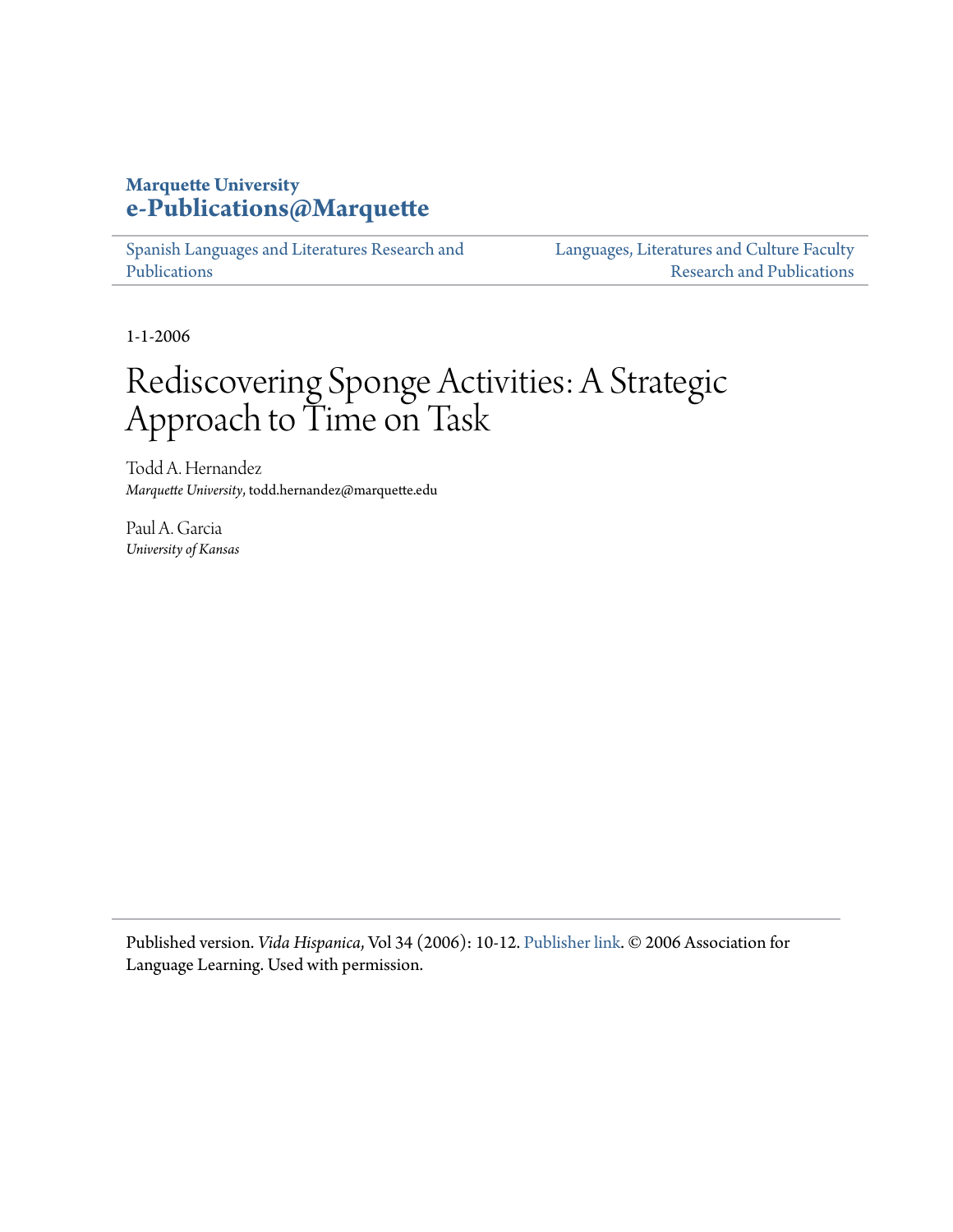# **Rediscovering sponge activities: a strategic approach to time on task**

**Todd Hernández** Marquette University, USA Paul A. Garcia University of Kansas, USA

**"The key to a successful sponge . .. Is its integration into an overall standardsbased lesson."** 

**Address fOf' correspondence: Todd Hernández** 8734 Ravenswood Circle Wauwatosa Wisconsin 53226 **USA**  Email: todd.hemandez@ marquette.edu or pagarcia@ku.edu

Good things, when short, are twice as good (Baltasar Gracian)

### **INTRODUCTION**

Sponge activities are one of several traditional strategies used in foreign language classrooms to increase student time on task and to provide the instructor with a point of departure for linking language and culture. We here offer a set of four interconnected examples, using the geography of Argentina, as a model for integrating the sponge into a larger framework.

As teachers, we often want to share our experience of that 'teachable moment' with others. In the communicative second language classroom, we are reminded that each moment should be an important time to reinforce acquired knowledge and provide students with further learning opportunities. Based upon the authors' 20 years of classroom observations of both pre-service educators and experienced language teachers, time is essential, and the instructor must make each moment count. While teachable moments can be of both long and short duration, the purpose of this article is to rediscover the importance of using sponge activities to soak up those moments of transition or warm-up, and place them into the context of a (larger) lesson or unit.

As do Lubiner and Lubiner (1990), we define sponges as a technique that augments the activities we devise to teach 'the main point' of the lesson. Their mnemonic device serves to remind us of the characteristics of an effective sponge:

- short, intense, vivid activities providing
- practice of learned material students can do
- on their own which accommodates
- new arrivals or early finishers by keeping the
- group involved and by being designed to
- elicit an immediate response.<sup>1</sup>

While we agree, we go a step further, and take the sponge beyond this, to focus instead on a conceptual framework that is 'main-point connected'. The key to a successful sponge, we suggest, is its integration

into an overall standards-based lesson. As it maintains its strength as a force for review, the sponge should also provide a point of departure for focused elaboration of new materials or an expansion of the information at hand, in order to connect language-learning aspects with content-based, cultural information. In this article, we employ a thematic unit on Argentina as our framework, and thus utilize an adaptable, country-based concept that is appropriate for a first-year Spanish (or other language) course. We offer four sponge activities to illustrate our integrative view; each stems from a simple cultural artifact, the Argentine peso of the 1980s - a currency no longer in use whose value for the classroom is still a strong currency for negotiation - of meaning.

# **ACTIVITY 1: UN PESO ARGENTINO DE LA DECADA DE LOS 80**

Materials: transparency of Argentine one peso note (see Appendix A). Procedure: the instructor shows the Argentine peso on a transparency. Students are given one minute to list the items as requested (Figure I). The class then reviews their responses as a group.

#### **Figure 1.**

| asociaciones en las dos categorías! | ¿Qué asocias con este dibujo? ¡Escribe tus |  |
|-------------------------------------|--------------------------------------------|--|
| La naturaleza                       | Actividades / Deportes                     |  |
| 1. el cielo                         | 1. jugar al golf                           |  |
| $\overline{2}$                      | $\mathcal{L}$                              |  |
| 3.                                  | sieib Iseotyg is a one des                 |  |
|                                     | which one is met creating                  |  |
|                                     |                                            |  |

Reflection: the objective of this sponge is to assist students in reviewing vocabulary through the peso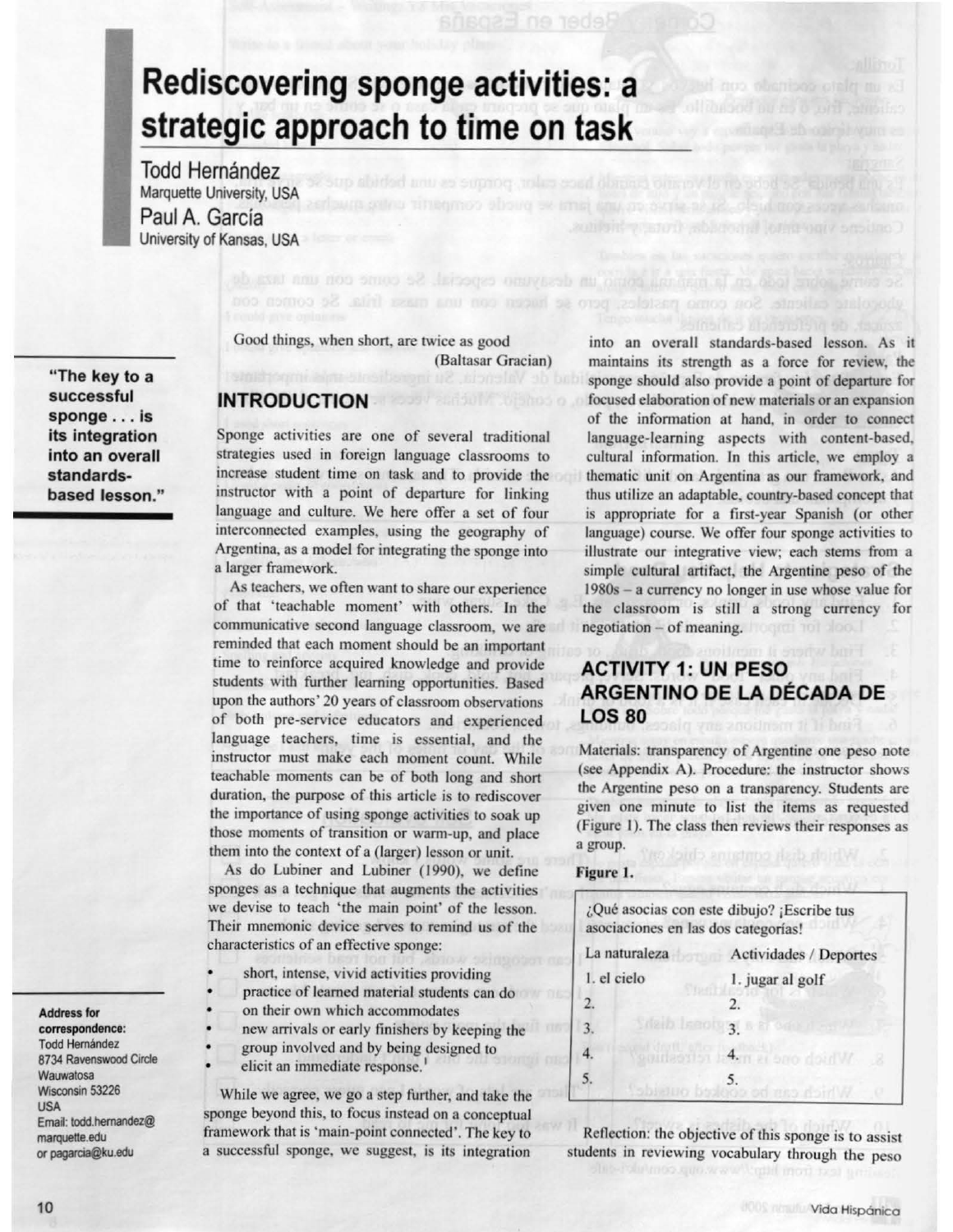Figure 2. and guitanoid as an order , such said a support

| ¿Qué hay en el billete de un peso<br>argentino? and contracted to the a construction                                                         | ¿Qué hay en ambos billetes?<br><b>21 STRINGS</b> |                       | ¿Qué hay en el billete de cinco<br>pesos argentinos? |
|----------------------------------------------------------------------------------------------------------------------------------------------|--------------------------------------------------|-----------------------|------------------------------------------------------|
| <b>A having kempt box trained do</b><br>which the state of the state of the state of the state of the state of the state of the state of the |                                                  |                       |                                                      |
| and orbital atmosphere absett an<br>The Most Children Tale SMO                                                                               |                                                  | Alternative Barry     |                                                      |
| holm uniquipyon to smooths in him bilan                                                                                                      | エンスドンソンスク                                        | <b><i>STORICA</i></b> |                                                      |

note. We point out that not all currencies are the same shape, color, or size. This artifact is useful in that it provides students with insight into one aspect of Argentine topography. The note could also stimulate a teacher-led discussion on stereotypes of what a Latin American nation looks like, or could serve as a contrast to a photograph found in a textbook. The following goals or targeted areas of the U.S. National Standards for Foreign Language Learning (NSFLL)<sup>2</sup> are addressed: 1.2 lnterpretive Communication; 2.2 Products of Culture; 3.1 Making Connections; 4.2 Culture Comparisons.

# **ACTIVITY 2: CONTRASTES EN EL PAISAJE ARGENTINO**

As shown in the next two activities, the instructor can expand the scope of the sponge by using the same peso to provide students with practice in comparing and contrasting (Activity 2) and as the basis for a brief written assignment (Activity 3).

Materials: handouts of two different denominations of the Argentine peso (see appendices A and B). Procedure: the instructor distributes handouts of two different denominations of the Argentine peso. Students are given two minutes to compare and contrast the features seen in the two pictures (Figure 2), using either a Venn diagram or a three column chart.

Reflection: the use of the peso notes allows students to compare and contrast two different regions in Argentina, the Andean region of Bariloche (one peso note) with the cityscape of Rosario (five peso note). This sponge also serves to introduce further discussion and elaboration of the cultural, social, and historical place of the two areas in Argentina today. The following NSFLL targeted areas are addressed: 1.2 Interpretive Communication; 4.2 Culture Comparisons.

### **ACTIVITY 3: SALUDOS DESDE BARILOCHE**

Materials: transparency of Argentine one peso note (see Appendix A). Procedure: students write a brief postcard (5-7 entences) describing their weekend activities in Bariloche (Figure 3). Students then share postcards with one another for reading practice, then present to the class, which votes on the most popular activities mentioned in the postcard as something that they would have done as well (as a means of graphing responses).

#### **Figure 3.**

|             | ¡Hola! ¡Estoy bien! ¡Bariloche es lindo!                                    |
|-------------|-----------------------------------------------------------------------------|
|             | 10 DAILY ROBBETOOL OF DOCTORIE LEAR<br><b>MODULA SVIDE SVEDBENS RONNEER</b> |
| ¡Un abrazo! | to suban bright is all book<br><b>MAILBOOK</b>                              |
|             |                                                                             |

Reflection: the Argentine peso serves to stimulate a written response in the form of a brief postcard, and provides students with the opportunity to practice written descriptions in Spanish utilizing vocabulary that they know. The nature of the assignment encourages students to link language and culture to produce an authentic message. NSFLL areas addressed are: 1.2 Interpretive Communication; 1.3 Presentational Communication; 2.2 Products of Culture.

## **ACTIVITY 4: BARILOCHE Y ROSARIO**

Materials: transparency of partial sentences. Procedure: the instructor shows the partial sentences on a transparency (Figure 4). Students are given one minute to complete the sentences.

#### **Figure 4.**

| Completa las oraciones de una forma lógica.<br>1. El lago se llama          |
|-----------------------------------------------------------------------------|
| (Llao-Llao)                                                                 |
|                                                                             |
| 2. El distrito o la ciudad se llama San<br>de Bariloche. (Carlos)           |
| 3. En el lago se puede                                                      |
| (nadar)                                                                     |
| en esta<br>4. Hay muchas                                                    |
| sección del país. (montañas)                                                |
| es un deporte popular en<br>5. El                                           |
| el invierno en Argentina. (esquiar)                                         |
| 6. En la Plaza hay un monumento a la<br>de la Nación. (bandera)             |
| 7. La plaza está rodeada por edificios<br>. (altos)                         |
| 8. La gente prefiere pasear por la plaza porque es<br>. (parque)<br>como un |
| 9. En las plazas de los países latinoamericanos,                            |
| . (árboles, vendedores,<br>se ve                                            |
| estudiantes, etc.)                                                          |
| 10. Rosario es la capital de la provincia de<br>. (Santa Fe)                |
|                                                                             |

**"the assignment encourages students to link language and culture to produce an authentic message."**  authentic<br>message."

I I ' I